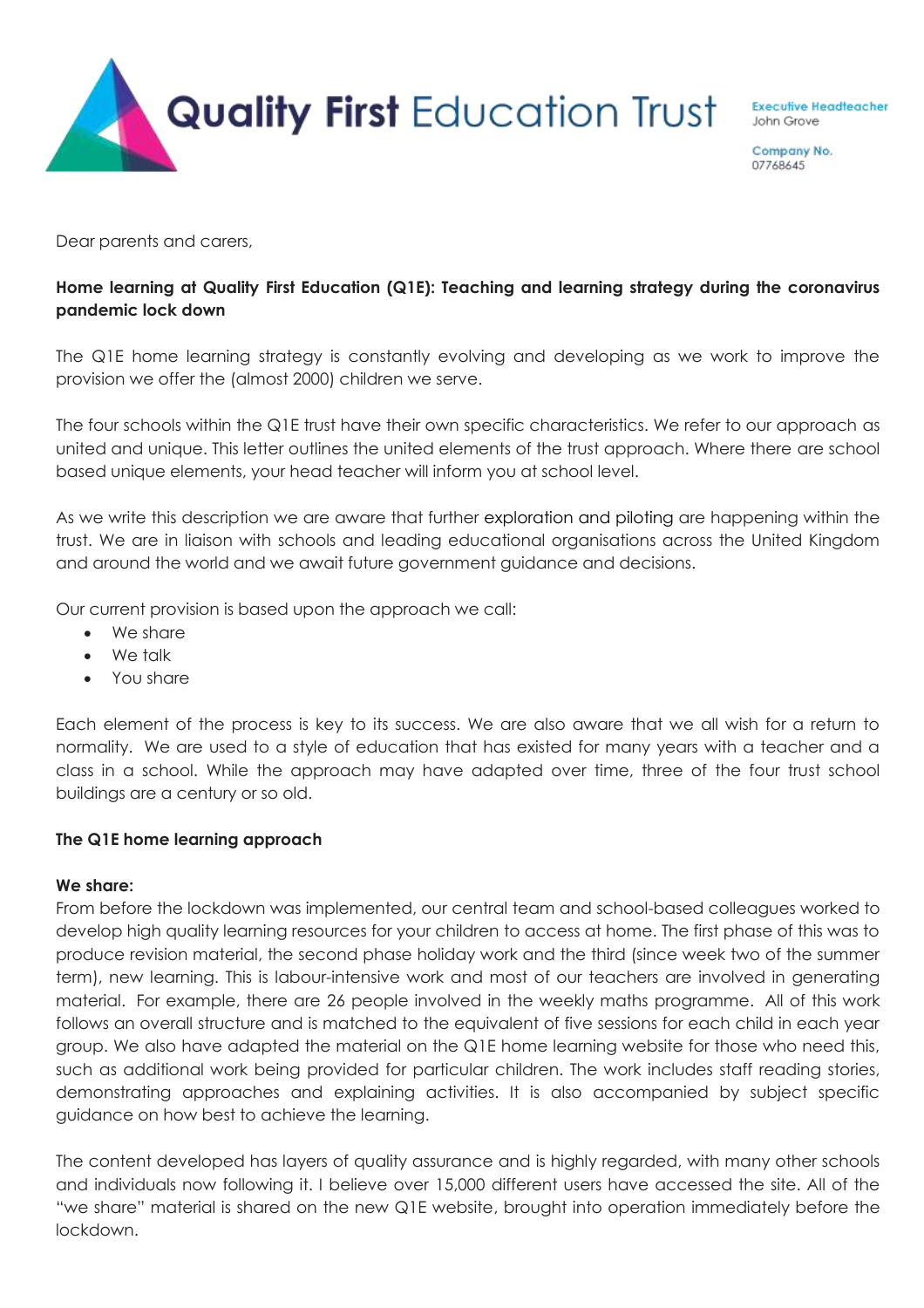Our strategy is that we will seek to continue to provide this high quality "we share" online provision throughout the summer term. We are aware that some families find accessing material from home a challenge. In this regard, we have loaned out and bought additional devices so that families with no or limited access can have school devices to use at home. We have also purchased Wi-Fi access for some families where this is an issue.

We have adapted the website as the lockdown has progressed. We seek to ensure it is accessible and friendly. Some of the adaptations have been made to the material offered, and some made to the organisation of the site. For example, teachers were asked to produce a brief welcome message: these were produced rapidly by our staff. Staff have made videos reading a variety of books. Some of these stories lie within the planned weekly work and some are placed in the story section for your children to watch and listen to whenever they like. I believe there are over eight hundred prepared and two hundred videos produced by our team on this site. Staff may be at home, but their desire to produce the very best for your children remains at the forefront of their thoughts. They really do miss seeing your children and teaching their classes.

Very importantly every layer of our provision development has backups and reserves. Each role has someone ready to step in, in case one of our teachers becomes ill or unavailable. This has worked seamlessly to date but we have had illness both in our team and within our families and community.

We now have four key elements to our home learning curriculum. These are English, maths, curriculum (all subjects excluding English and maths) and reading. Further guidance on this is provided on the Q1E site. As a guide we are suggesting that the time your child spends on the various online activities should not exceed the following amounts per day:

- English one hour
- Maths one hour
- Curriculum one hour
- Reading half an hour

# **We talk:**

We have implemented a trust-wide "we talk" strategy. This involves the logic of "every child every week". We start each week with the target of every class teacher speaking with every child in their class. This can be a challenge as people do not always answer their telephones. We intend to continue this approach throughout the lockdown, but like all our approaches it will be reviewed if and when the government announce changes to the arrangements. In the early wave of these calls, staff asked you about the availability of devices and internet. Where appropriate, this has been followed up by the offer of support. Similarly, where appropriate we have called parents to assist them with accessing the Q1E site and or using the devices shared by their school. An issue with the calls is that our teachers call from a non-disclosed number. As a consequence some families were initially unaware that the caller was their children's teacher. Teachers have now been advised that if they make three calls to the given number and none are answered, they should pass this information onto the school's senior team. Similarly, teachers have been advised that the phone calls should last approximately five minutes.

### **You share:**

Throughout the home learning programme, we have been running pilots and trials. These will have affected some of you and not others. During the initial stages of the home learning we ran two trials that have come to fruition. One of these was a trial of "Seesaw". Our practitioners looked at different platforms and discussed these with other educators. The strong recommendation was that we go with Seesaw. This quickly moved from a trial to a decision. After a week of staff training, the Seesaw approach was rolled out across the whole trust the following week. Last week was the first full week using Seesaw and we review the effectiveness each day. Following a further review of how the three